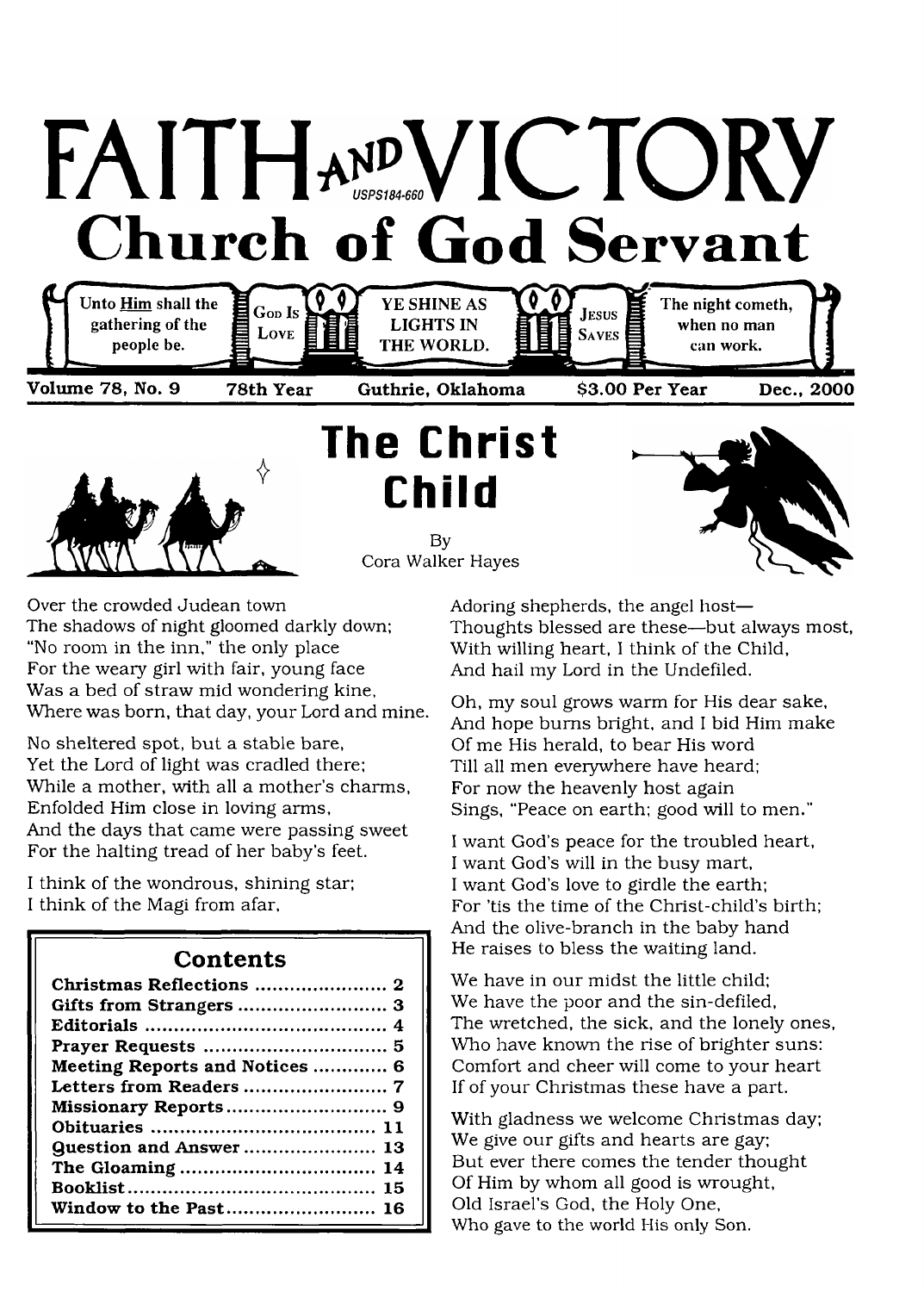And ever there comes amid the cheer, Dear thoughts of those no longer here— "Gone on before"—and a minor strain Strikes chill on the heart with dull refrain; But the Christ-child wipes all tears away; Nor sorrow nor sighing on Christmas day.

So the children will play with fitting glee (Not yet the thought of Calvary); Earth shows her wrinkled old face aglow, And the sunbeams dance across the snow; Deep in my heart it is Christmas time, And I hear a distant merry chime—

And I hear afar a joyful sound, And I see a great light shine around, While a woman youth and fair of face, Enfolds her Son in fast embrace; In a stable bare, mid wondering kine. Is bom this day your Lord and mine.

# CHRISTMAS REFLECTIONS

## **Reflective Joy**

 $\mathbf{F}$  I feel the influence of the season beaming into my soul from the happy looks of those around me. Surely happiness is reflective, like the light of Heaven; and every countenance, bright with smiles and glowing with innocent enjoyment, is a mirror transmitting to others the rays of a supreme and everlasting benevolence. — Washington Irving

### **What He Wanted Most**

During World War II, in a home where the father was away in the army, a mother asked her little boy, "What would you like to have more than anything for Christmas?"

The boy looked at a picture of his dad dressed in his military uniform and said, "I would like for Daddy to step out of that picture and be home with us for Christmas!"

That's exactly what the Saviour did some 2000 years ago. He stepped forth from the images and mental pictures men had of God, and showed the world what God is like: " And the Word was made flesh, and dwelt among us, (and we beheld his glory, the glory as of the only begotten of the Father,) full of grace and truth." (John 1:14.)

#### **No Mail Route To Heaven**

Julianne Holland, age 13, wanted to do her part for Jesus at Christmas. She addressed her letter about Jesus to the local post office. It went to the desk of Donald L. Orner,

director of customer services, at the postal center in Harrisburg, Pennsylvania. Julianne's letter said:

"Every Christmas people think about getting presents, getting together with friends and having a good time because Jesus was bom. By being bom He let love into the world, let blind people see, let crippled people walk.

"So, for this Christmas, don't think about your presents. Just think about Jesus and all He did and try to spread the real spirit of Christmas!"

Omer replied to the letter, saying,

"My Dear Julianne: We have no mail route to Heaven, but I am sure that Jesus is aware of what you wrote. He knows our thoughts and our feelings, and your beautiful letter flowed out across all the miles that no mailman could ever travel and touched His heart.

"Perhaps, too, Julianne, some of those who ask for presents are really asking for love, but to know that they are loved they need some *physical object* to show it. You said that your letter wouldn't get anywhere; but it touched my heart. Merry Christmas, and may God bless you!"

The Associated Press relayed Julianne's beautiful letter around the world. The *Los Angeles Times* featured it on the front page.

How great is the chain reaction of a loving thought!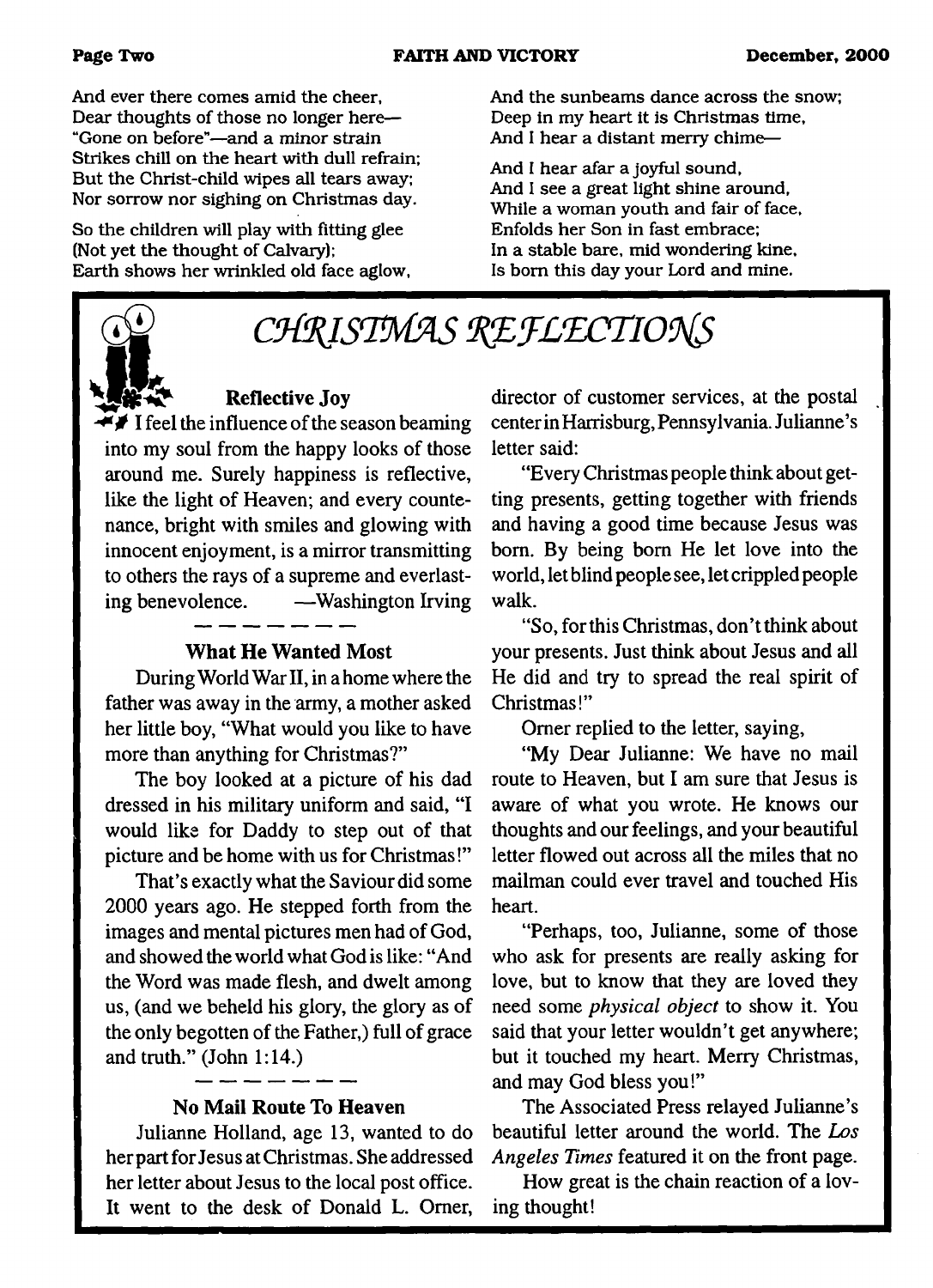# *Gifts from Strangers*

By Sis. Connie Sorrell

<span id="page-2-0"></span>In the busy rush of life, give yourself a gift. Notice the strangers about you. Glimpses into their *lives will enrich yours and give you food for thought.* 

*My fam ily has found this to be so in our lives. In the evening when we gather around the supper table, often we share with one another a thought or lesson we learned from observing strangers. Here are a few "gifts" I have received from strangers.*

*A* drizzling rain pattered on our car top as I waited with my daughter at the high school for her Vo-Tech bus to arrive. A sporty white car turned in two parking spaces down from my car. The driver's door opened and a yellow umbrella with orange polka dots mushroomed from the car. We watched to see what kind of woman had such a colorful umbrella.

Oops! It was a man with a business suit who climbed out of the car. In his hand he carried a white-boxed lunch which he carefully kept under the umbrella. He ducked his head underneath but his shoulders and suit back were turning dark from the rain. Perhaps he was taking lunch to his wife who was a teacher; anyway, someone ate a dry lunch because he was careful with it. That lunch seemed a treasure and I thought about true treasures. May I ever be protective with my salvation, friendship, happiness—that they do not dampen, mold and crumble under showers of time. May others enjoy what I have to share. (Matthew 6:20-21; Revelation 3:18.)

One day this summer in the 100+ degree heat, I stopped for a red light at a busy intersection in down town Oklahoma City. I glanced to my right and saw a black Jaguar quietly purring beside my red Geo. A lady's slender arm reached out of the open window and between her fingers was a cigarette. With experienced ease she flicked the cigarette. Sparks whirled in the hot breeze under her car and on the tan canvas top.

This classy lady with good taste for cars had poor taste in choosing habits. Her lungs weren't going to be the only things burning if she wasn't more careful with her fire hazard. I hoped the signal would turn green before her cigarette lit up the whole row of us.

Habits can make us or break us. They reveal character and where we are going in life. (Proverbs 23:32.)

other day and we had the most fun! While cars whizzed by us taking business dads and moms home from work, a lady and her big german shepherd came down the sidewalk by the park. The dog was taking his owner on a run because he was in a hurry to reach the woods in time. Though she wore sneakers, she tiptoed as if still wearing her high heel shoes. Her one hand was wrapped around the leash and in her other hand was a teeny weeny switch. That dog wasn't concerned about the switch. He went where he pleased. I hoped a cat wouldn't tempt him to a chase before that lady put him back inside.

That dog owner looked so out-of-control that I felt sorry for her. Then I thought about myself as a mom. Is that the way I look—pulled around by those under my care? Lord, help me to keep order in my life so that those under me will feel my helpful guidance in their lives. (Proverbs 16:32; 25:28.)

At a gas station one day I was at the counter paying for my gas when a small, white station wagon sputtered to a stop right in front of the big store window. The clerk and I both looked out and saw this huge man climb out of the driver's seat. His round head sat directly on his shoulders. Colorful tattoos decorated his arms, back and chest. At the base of his bald head was a Nazi swastika. His thick arms swung stiffly as he strode to the door. A tiny woman had stepped out of the other side of the car and she slipped behind him.

The clerk and I exchanged amused glances. This man appeared to be big and tough and ready to fight anyone who dared to bicker with him. I sure wished I had an appropriate gospel tract to hand to him and the courage to do it. He needed to be in the Lord's army where men don't have to act tough but are strong characters for a righteous cause. (Ephesians 6:10.)

Recently, I attended a beginners' piano re-

(Continued on page 12.)

I took my baby daughter to a small park the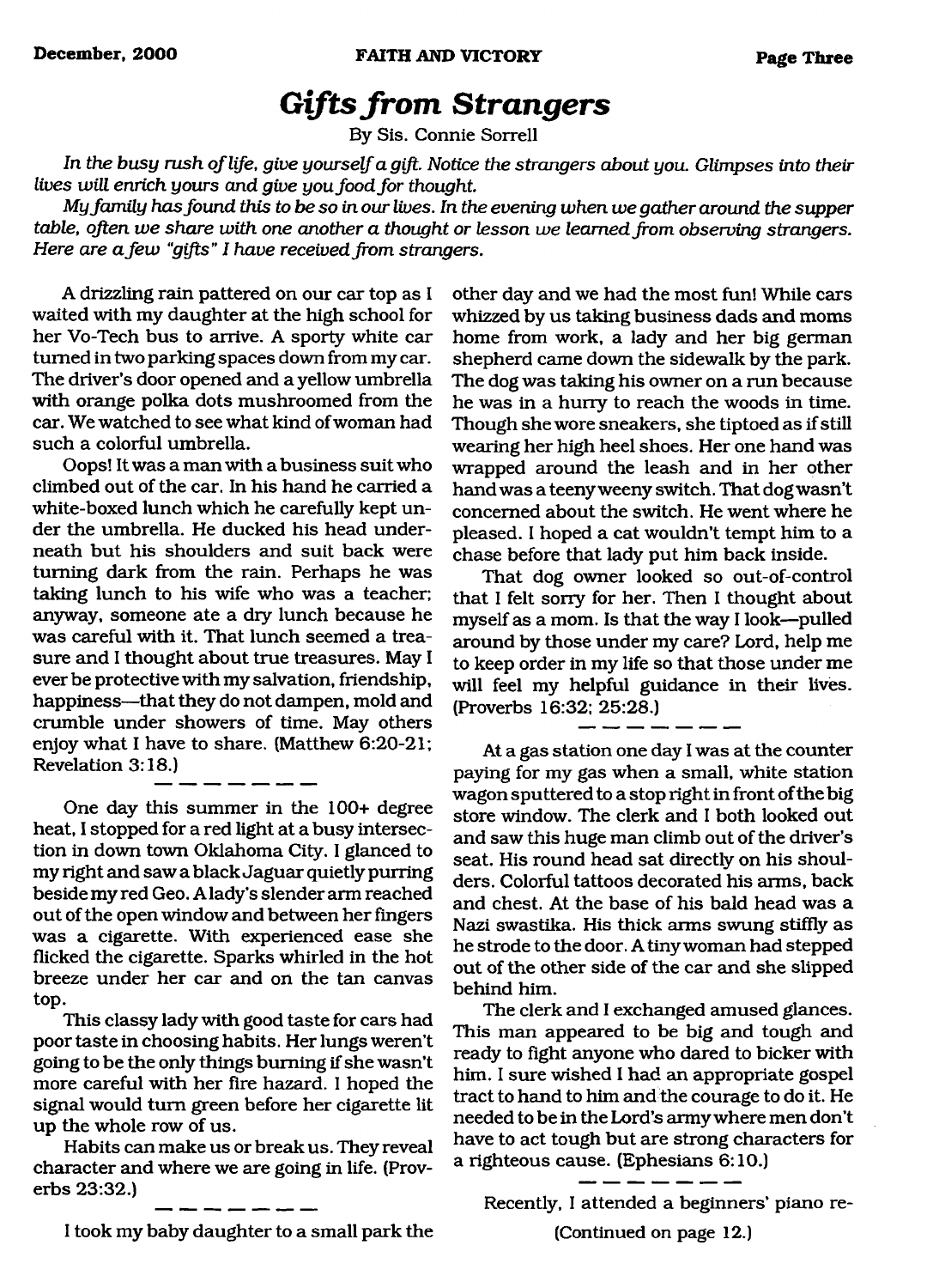# **FAITH AND VICTORY 16 PAGE HOLINESS MONTHLY**

This non-sectarian paper is edited and published in the interest of the universal CHURCH OF GOD each month (except August of each year, and we omit an issue that month to attend camp meetings), by Wayne Murphey, and other consecrated workers at the FAITH PUBLISHING HOUSE. 4318 S. Division. Guthrie. OK 73044 (USPS184-660).

(Periodical postage paid at Guthrie, OK)

Notice to subscribers: When you move or change your address, please write us at once, giving your old and new address, and include your zip code number. The post office now charges 50\* to notify us of each change of address.

Dated copy for publication must be received by the 18th of the month prior to the month of issue.

#### **SUBSCRIPTION RATES**

. . . . . . . . .

Single copy, one year..................................................... \$3.00 Package of 5 papers to one address, one year ......... \$12.00 Larger quantities are figured at the same rate.

This publication teaches salvation from all sin. sanctification for believers, unity and oneness for which Jesus prayed as recorded in John 17:21, and manifested by the apostles and believers after Pentecost. By God's grace we teach, preach, and practice the gospel of the Lord Jesus Christ-the same gospel that Peter, John, and Paul preached, taught, and practiced, including divine healing for the body. James 5:14-15.

Its motto: Have faith in God. Its object: The glory of God and the salvation of men; the restoration and promulgation of the whole truth to the people in this "evening time" as it was in the morning Church of the first century; the unification of all true believers in one body by the love of God. Its standard: separation from the sinful world and entire devotion to the service and will of God. Its characteristics: No discipline but the Bible, no bond of union but the love of God, and no test of fellowship but the indwelling Spirit of Christ.

Through the Free Literature Fund thousands of gospel tracts are published and sent out free of charge as the Lord supplies. Cooperation of our readers is solicited, and will be appreciated in any way as the Bible and the Holy Spirit teach you to do or stir your heart. "Freely ye have received, freely give." Read Ex. 25:2; I Chron. 29:9; II Cor. 9:7; and Luke 6:38.

Freewill offerings sent in to the work will be thankfully received as from the Lord. Checks and money orders should be made payable to Faith Publishing House. All donations are tax deductible.

A separate Missionary Fund is maintained in order to relay missionary funds from our readers to the support of home and foreign missionaries and evangelists.

In order to comply with the Oklahoma laws as a non-profit religious work, the Faith Publishing House is incorporated thereunder.

#### **FAITH PUBLISHING HOUSE**

**P. O. Box 518. 4318** S. **Division. Guthrie. OK 73044 Office phone numbers: 405-282-1479, 800-767-1479; fax number: 405-282-6318; home phone: 405-282-6170. Internet address: <http://www.faithpublishing.com>**

**Postmaster: Please send address corrections to: Faith Publishing House, P. O. Box 518, Guthrie, OK 73044.**



"And, behold, there was a man in Jerusalem, whose name was Simeon; and the same man was just and devout, waiting for the consolation of Israel; and the Holy Ghost was upon him. And it was revealed unto him by the Holy Ghost, that he should not see death, before he had seen the Lord's Christ. And he came by the Spirit into the temple; and when the parents brought in the child Jesus, to do for him after the custom of the law, Then took he him up in his arms, and blessed God, and said, Lord, now lettest thou thy servant depart in peace, according to thy word; For mine eyes have seen thy salvation, Which thou hast prepared before the face of all people; A light to lighten the Gentiles, and the glory of thy people Israel. And Joseph and his mother marvelled at those things which were spoken of him. And Simeon blessed them, and said unto Mary his mother, Behold, this child is set for the fall and rising again of many in Israel; and for a sign which shall be spoken against." Luke 2;25-34.

The entrance of Christ to this earth was an event heralded by *angels* and rejoiced over by shepherds. Among the celebration and miraculous manifestations was the prophecy by Simeon, a humble servant of God, "Behold, this child is set for the fall and rising again of many in Israel." This divination may seem dull among a scene of brilliant heavenly jubilation, and to some it even sounds more like judgment, but a close look reveals a luster which should give us a deep abiding hope and peace.

It is true that as Christ lived out His earthly ministry, there were many in Israel who rejected Him and fell under the weight of sin while others accepted salvation and arose in righteousness. But the true message of the prophecy is that Christ is the constant in the equation of life. It did not matter how many people cursed Him, or how many praised Him, He was still the same Christ and was "set" or grounded in stability. The apostle Paul put it in these words, "Jesus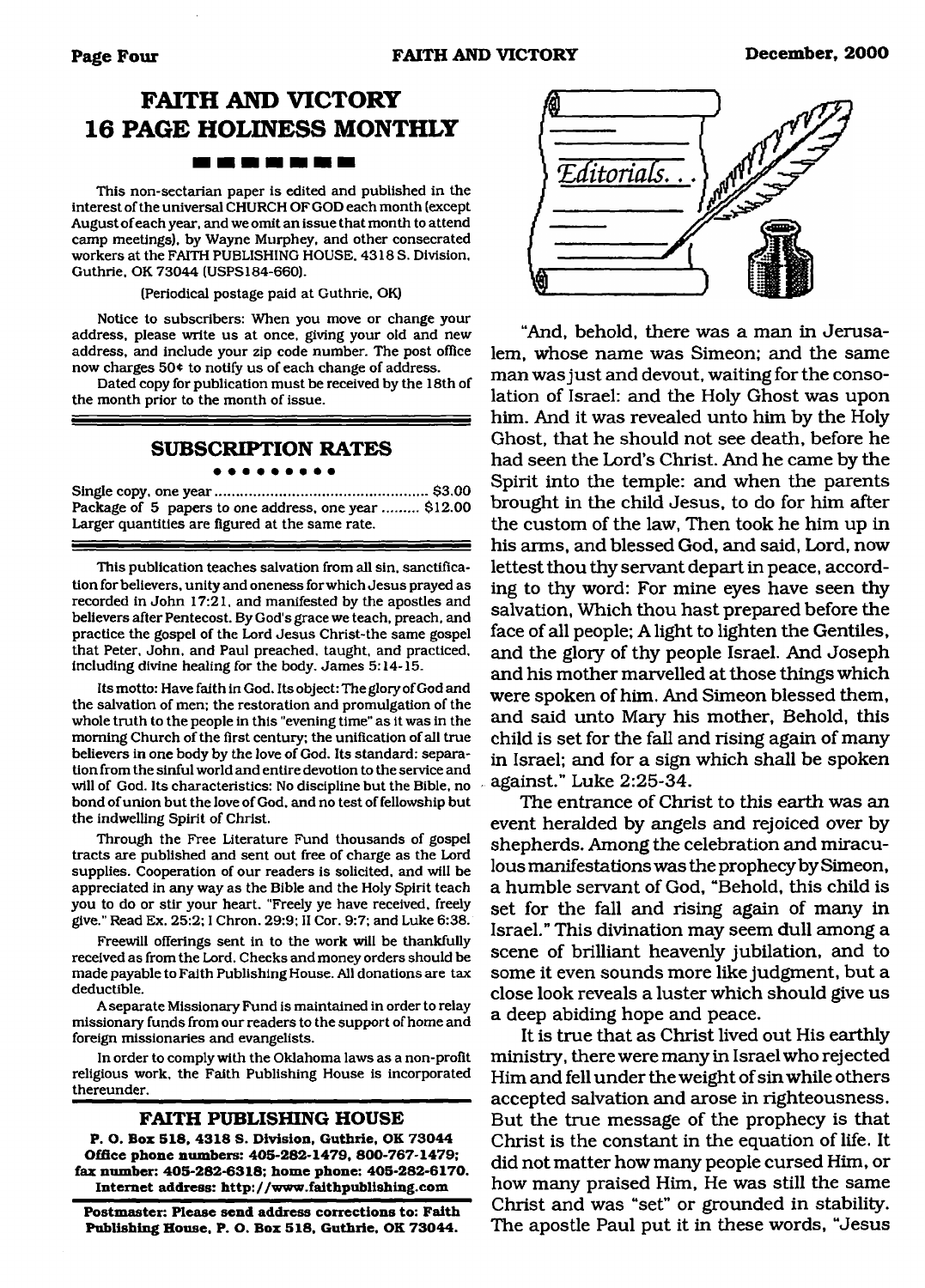Christ the same yesterday, and to-day, and for ever." Heb. 13:8.

Last year the century closed with people in anxiety. You could actually even say there was Y2K hysteria. Some were making dire predictions of what would happen when the clocks rolled over to the year 2000. In some minds, the return of Christ was inevitable. But on January 1, 2000, the sun arose and people went about their lives just as on every other New Year's Day. The turn of the century provided no disruption to the plan of God.

At the end of this year another climax faces our nation—the election of the president of the United States. Emotions are running high and causes seem desperate. This too will pass, and Christ will continue to rule in the affairs of man.

Let us remember, no matter what circumstances we might be facing, a part of the joyful Christmas story is the certainty that Christ is set for every eventuality. His presence within our hearts will bring peace and lift us above the changes and confusion of this world.

With thankfulness we report that during the month of November much progress has been made by Bro. Efrain Huerta and his son, Efrain, Jr., in reprinting the out of stock hymn book, *Everting Light Songs.* Many are waiting to purchase this hymnal and we will provide notice in the *Faith and Victory* when it becomes available.

Recent communication has been made with Bro. Michael Smith who is with the saints in Ghana. He reports that he and his family are well. He also asked a continued interest in our prayers as decisions are made on how best to minister to the Church of God in Ghana, West Africa.

On November 29 my wife, Mary, and I marked our twenty-fifth wedding anniversary. It is with a real sense of gratitude that we look back upon our years together and see how God has blessed us with many mercies. He has given us family to enjoy, friends to fellowship and purpose in living for Christ.

Many of the saints who played an important role in our lives have left this earth to enjoy the grandeur of heaven. Situations and circumstances which seemed important in yesteryear have faded into the past. Today there are different challenges, new faces and visions to be fulfilled. So we anticipate the future together which God has planned for our path.

Wall calendars for the year 2001 are in stock and ready for sale. These make nice Christmas gifts, and each features a colorful nature scene with a Bible verse for every month. The calendars measure  $71/4$ " X 13  $1/2$ " and are available for \$3.00 each, which includes postage and handling.

Bound volumes of the 11 issues of the *Faith and Victory* paper for the year of 2000 will soon be in stock. The price is \$5.00 per book, which includes postage and handling. Also soon to be ready for sale are Junior *Beautiful Way* yearbooks (52 papers for the year 2000) at \$5.00 each, which includes postage and handling. The limited supply of these books will be sold on a first-come basis.

Income tax time is right around the comer. If you have contributed to this work during 2000 and need a receipt for the purpose of deductions, please let us know.

 $-$ 

Our warmest wishes for a blessed holiday season in which Christ is the central focus. As God permits, we will again greet you through the medium of this *Faith and Victory* in the year **2001.**

In Christian love, —Bro. Wayne Murphey



LA—"I have crippling arthritis in my hands." —Sis. Sybil Goldsberry

OH—"Remember me in your prayers." —Sis. Marie Hubbard

Nigeria—"Dear Bro. Wayne: Please, I want to make a prayer request. I have a stomach problem. Pray for me to be able to stop heart-felt -Sis. Kate Nwaobi

IN—"Please pray for my wife who has serious kidney problems and a heart problem."

—Bro. Donald Jones MO—Sis. Violet Sinkhom suffered a stroke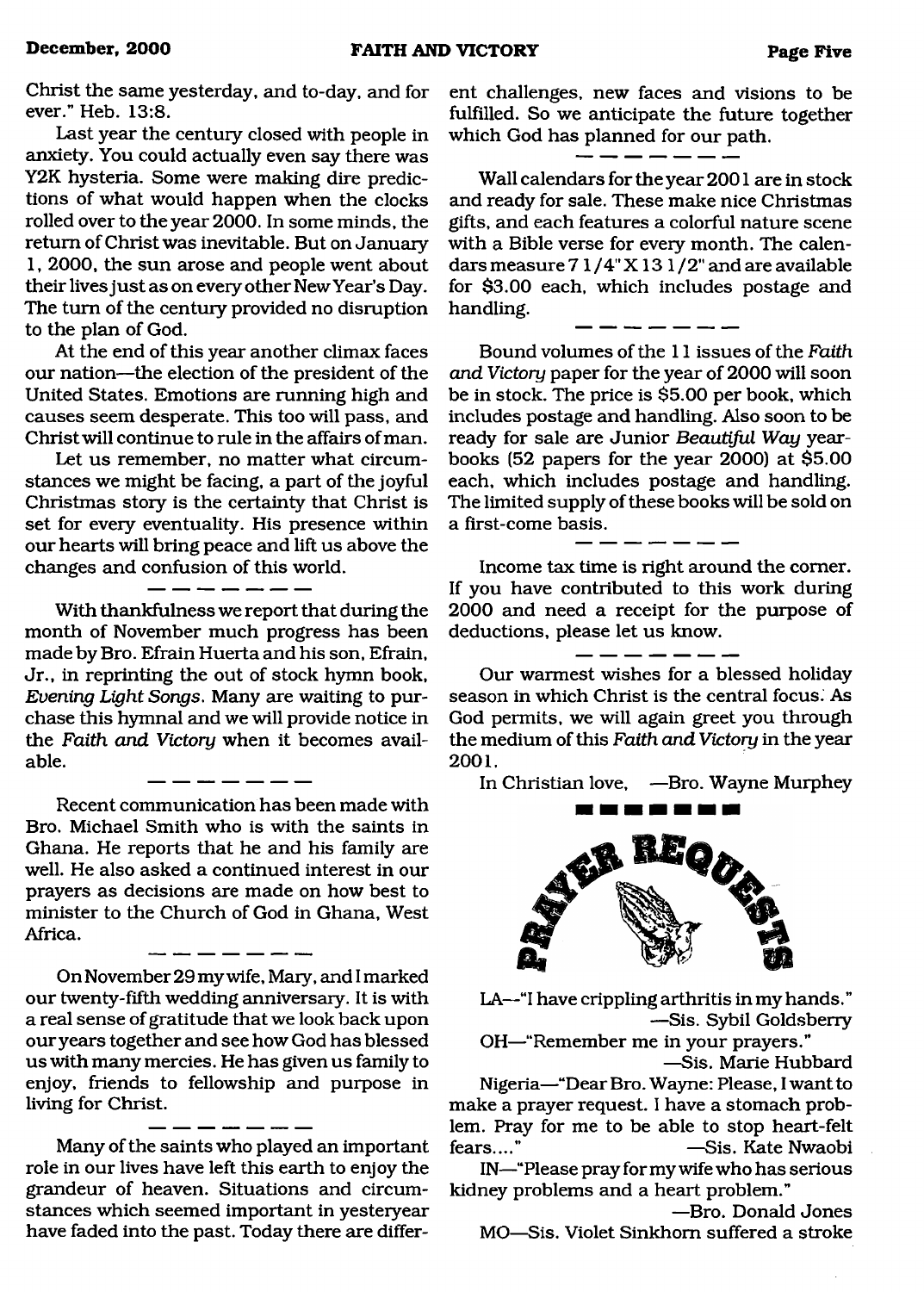on November 9, 2000. Pray that she will have a complete recovery.

#### ------

### **Standing Prayer Requests**

Sis. Lydia Bennett Sis. Alscene Breckenridge Bro. Jon Busbee Sis. Mamie Butcher Bro. Nathan Carver Sis. Estelene Cramer Bro. Daniel Davis, Jr. Bro. Dale Doolittle Sis. Elaine Dunn Sis. Eleanor Fingerle Sis. Esther Gordon Bro. Huey Gordon, Jr. Bro. Ben Harrison Sis. Mary Hughes Sis. Janice Johnston Sis. Eamestine Jordan Sis. Betty Lassche The Lounds sisters Sis. Mattie McIntyre Sis. Bertha Miles Sis. Virginia Myers Sis. Dollie O'Neall Bro. O. C. Porter Sis. Melba Powell Bro. John Robinson Sis. Rose Samons Sis. Myrtle Savoie Bro. Rudolf Schmidt Bro. M. Agenemoh Sidi Sis. Violet Sinkhom Sis. Kay Stover The Mitch Taylor family Bro. Curtis Williams, Sr. Bro. Max Williamson Sis. Esther Wilson -------

# <span id="page-5-0"></span>**Meeting Reports and Notices OKLAHOMA STATE ASSEMBLY MEETING**

The 94th annual Oklahoma State Assembly Meeting of the Church of God will be held at Guthrie, OK, from December 22-31, 2000. A hearty welcome is extended to all to attend this annual gathering of God's people in the central area of the U.S. The first service will be held Friday evening, December 22, at 7:30 p.m. Daily worship services throughout the remainder of the meeting will start at 10:15 a.m., 2:00

p.m., and 7:30 p.m. There will also be morning prayer services and youth services, the time of which will be announced at the meeting.

The campgrounds are located east off of Sooner Road on Lake View Road, which is a little over four tenths of a mile south of the intersection of South Division and Sooner Road. All who come will be cared for. The expenses of the meeting will be met by freewill offerings.

We especially urge the saints in Oklahoma and the surrounding states to attend this meeting. Pastors and gospel workers, encourage your congregations to spend part of their Christmas holidays at this meeting. Come praying with a burden for the unsaved and for all those who need help in soul and body.

Please send all contributions for the coming State Assembly Meeting directly to the State Treasurer, Sister Brenda Wilkins, 1023 E. Prairie Grove Rd., Guthrie, OK 73044.

To obtain further information about the meeting, please contact the pastor, Bro. Stanley Dickson (405) 260-8822.

#### **CALIFORNIA STATE ASSEMBLY MEETING**

The annual California State Assembly Meeting at 12312 Osborne Place, Pacoima, CA, will convene, Lord willing, Friday night, December 22 at 7:30 p.m. There will be three worship services daily, 10:30 a.m., 2:30 p.m. and 7:30 p.m., commencing Saturday, December 23 and continuing through December 31, 2000.

We expect another profitable meeting through your prayers and the support of all who can possibly attend.

For information or assistance, call Bro. Herbert Clay, (818) 897-1396, or the Sunset Guest Home, (818) 899-2022.

v--------------------------------------------------------y

—Sis. Ruth Taylor

**4**

Sixteen year-old Keith Culpepper, and his twelve year-old sister, Christy, have moved from OR to an isolated part of MI. It would be of great encouragment to them if some of the young people could correspond with them.

If you would like their address, write this office at P. O. Box 518, Guthrie, OK 73044, or e-mail us at <editor@faithpublishing. com>.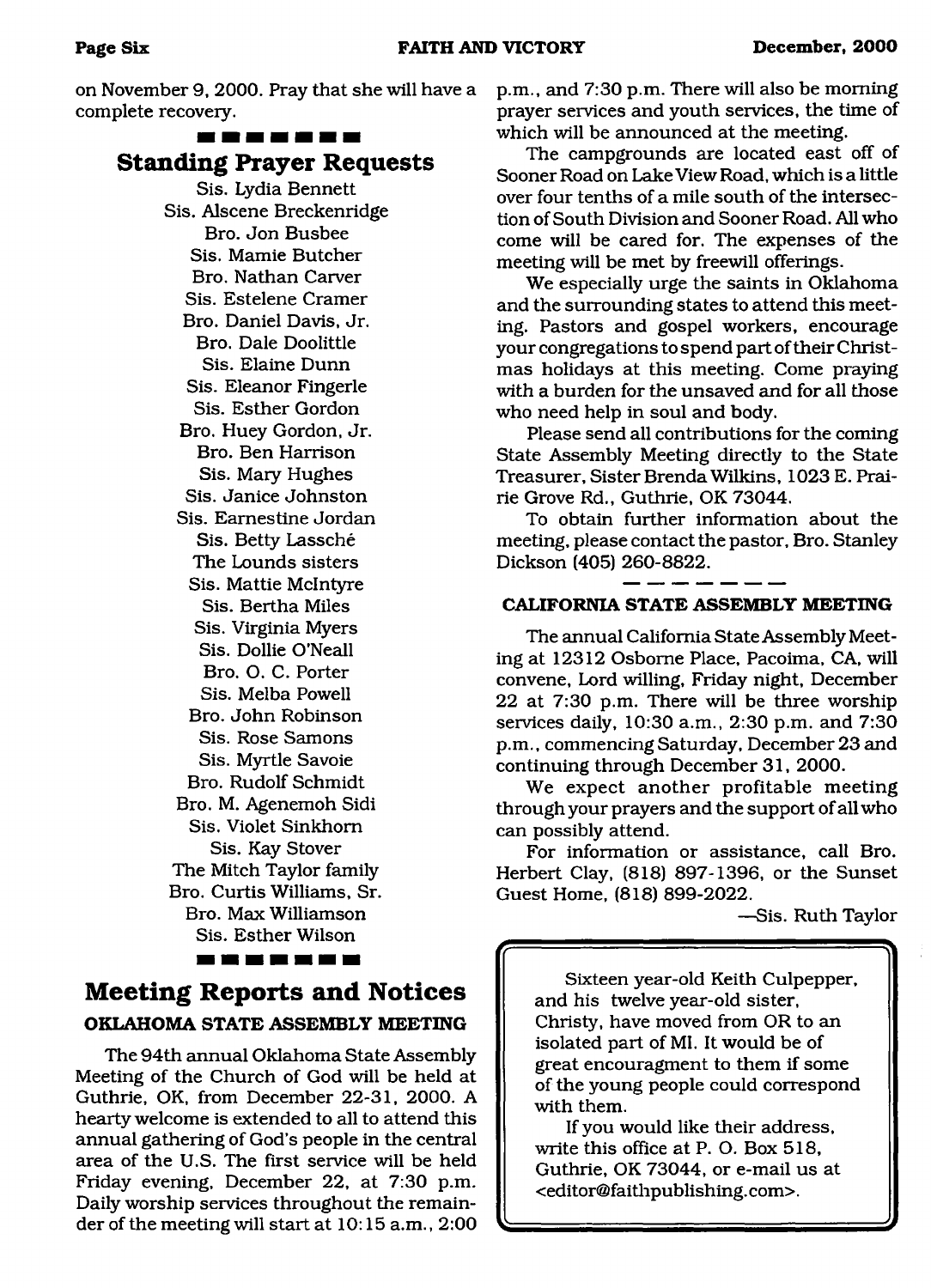# <span id="page-6-0"></span>**LETTERS FROM OUR READERS**



FL—I just couldn't wait to let all of you know how God answered prayer for Kevin and me this morning. You will remember that we had asked for prayer for a physical need regarding my pregnancy. Well, I returned to the midwife today to receive the results. I want to report total victory in Jesus! The last test results were very good and I will not be required to undergo any further testing! We are praising God from the depths of our souls. This has been like a dark cloud hanging over our heads for the past seven months and now God has seen fit to answer prayer and lift that cloud!!! Glory be to Jesus for His abundant mercy on someone such as me. I do not in anyway feel worthy of His love and Him taking care of this problem.

We are trusting God to continue to bless this pregnancy and deliver us a normal, healthy baby when the time is right.

Thank you ALL for praying and standing by us through this and all other times too.

—Sis. Cheryl Smith

AL—Dear Bro. Wayne and saints: Greetings of love to all in Jesus' name. I am much encouraged in Jesus, though I find the furnace often heated hotter than ever. Praise God. He takes the very things with which the devil means to destroy us and uses them to prove, test and refine us.

I'm in Alabama now until further notice. Thank you so much for your prayers, love and support. — —Sis. Bonnie L. Riley

CA—Greetings of love, and thanks to you, the dear saints of our blessed Savior, who loves us. I want to give praise to His name, and live to please Him.

Pray for my strength—that I can distribute tracts. As you may know, I have not been well for awhile. Your tracts are wonderful and people like to receive them....

Your sister in the dear Lord,

—Sis. Magnolia Wilson

OK—Dear Bro. Wayne: Greetings once again in Jesus' name. I hope all is going well with you and the work there at the Print Shop.

. ... ... ... .

It was interesting to note how Bro. Efrain Huerta became acquainted with the work there and that now he is a fulltime worker. I trust the Lord to continue to bless him and his family as they continue to serve Him. Surely there is a great reward in serving God. The poet said, "The longer I serve Him, the sweeter He grows. The more that I love Him, more love He bestows." Such a life will end up in heaven where we can spend an eternity with Him and with all the redeemed of all ages.

I find the truth of this song to be very real in my own life. The Lord saved me when I was just past my eighteenth birthday. I spent most of the next year helping in the Print Shop, which was a great blessing to me. I enjoyed being there with Bro. and Sis. Pruitt and the rest of the lovely workers. Not long after that the good Lord gave me a good, saved wife, and we have lived together and served the Lord for over fifty-six years. We can still say, "The longer we serve Him, the sweeter He grows."

As we finish our lives in His service we are looking forward to the crown of life which He has promised to them that love His appearing.

Your saved brother, - - T. V. McMillian

WA—Dear Bro. Wayne: May God's blessings rest upon you and the staff members.

Through His mercy God has blessed, for which I am thankful. What would we do without His love?

I enjoy the *Faith and Victory* paper—reading the articles, and testimonies of our brothers and sisters. I look forward to reading it each month.

I am so glad to be among the children of God, to live the life the Bible teaches us. So much confusion is in a life of sin. It makes me glad that I know Jesus.

I enjoy the Guthrie Sunday meeting tapes that are sent to me. May God bless Bro. Stanley Dickson and the Church.

Love to all. — — — Sis. Naomi Jones

Nigeria—Dear Bro. Murphey: I thank our heavenly Father for another opportunity to reach you through this letter. I believe the fulfillment of the Lord's promises are certain for you as a response to your valuable services and endeavors to reach many more souls through the printed pages. Please be encouraged to labor on.

Thank you for the September edition of the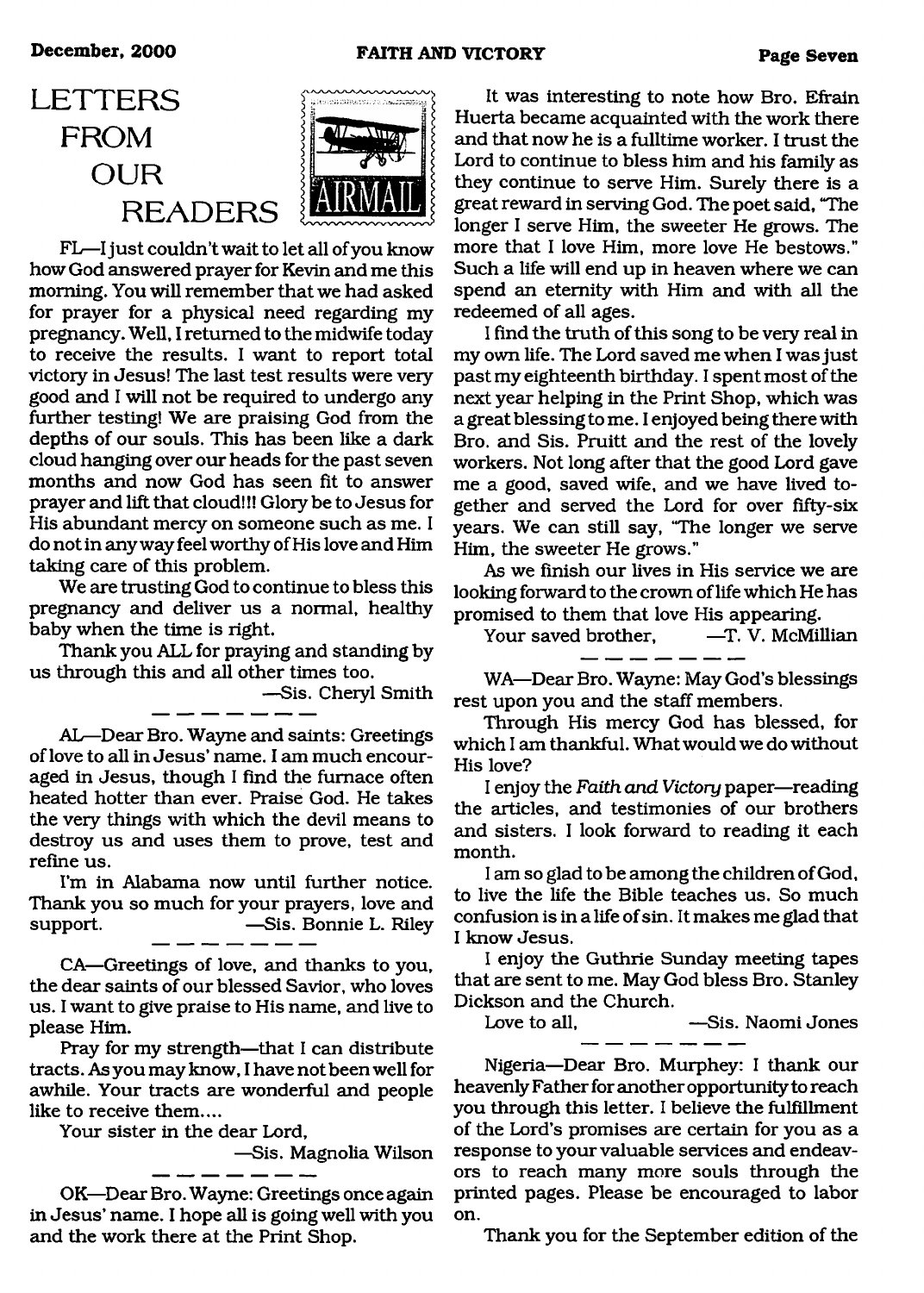*Faith and Victory* paper. I am happy for being current with events. The articles remain a source of blessing to my soul as well as others. Two Sundays ago, I read out part of the editorial and the prayer request column to the congregation. We are moved by the report of your daughter, Patina's, planned marriage to Bro. Lindell Campbell. We were more touched by her devotion and the valuable services rendered together with you at the Publishing House in the interest of souls. It is worth noting that she has contributed immensely to our spiritual wellbeing. The vacuum created by her exit in the darkroom and the entire outfit equally gave us concern. A congregational prayer was offered to God for His blessings on their marriage, as well as filling up the vacuum.

We went on our knees to the throne of grace on behalf of our brethren in affliction of various kinds as published in the issue. We believe the Lord's will shall be done on all of them on account of the collective cries of His children. Brethren similarly afflicted here have been encouraged to continue to trust the Lord for their healing. Your prayers are coveted in this direction.

Thanks to God for the summer camp meetings that have come to successful end. The good reports about the Lord's blessings following participants was gladdening. We look forward to when some of us would have the opportunity of taking part in these great events to be more acquainted with the saints and how things are conducted there. This, I believe, will help us more in the work of God here....

May the Lord bless you with all the needs to keep the publishing work going.

—Bro. F. Naths-Igbanibo

KS—Greetings in the name of the Lord: I praise the Lord for the blessing I received from the Lord through the Publishing House. The book, *Bible Readings for Bible Students*, is a really big blessing. I received it and showed it to a few wayward brothers here, and they like it. So I offered to give them a copy because I know it will guide them to the'truth. I tried to tell them things I have learned, but they are not too receptive of the truth coming from a fellow inmate. Please pray with me that this book will get through to their hearts. Pray for me to be stronger in the Lord and to be long-suffering with my brothers. Pray for the Church of God here at Leavenworth. —Bro. M. A. Clyburn

CA—My heart is so grateful that one day I heard my Lord say, "This is the way, walk ye in it." Isaiah 30:21.

I praise God for drawing me to Him and showing me the light to walk in. He showed me the path is straight and narrow, but He would be my guide. He has led me in many different ways, many I didn't understand. But He knew what was best for me. He has brought me out into a wealthy place. (Psalm 66:10-12.) The net and the afflictions were very hard to understand. It seemed like there was no way out, but He brought me through when I submitted.

Then came the men riding over my head. Thank God, He hid me under the shadow of His wings. Psalm 91:1 says, "He that dwelleth in the secret place of the most High shall abide under the shadow of the Almighty." I learned to rest there.

Then came the fire and the water. I didn't bum up and I didn't drown. I did find that wealthy place. Thank God, He says that if you walk and not faint you will survive. (Isaiah 40:31.)

Hebrews 12:1 says, "Let us lay aside every weight, and the sin which doth so easily beset us." When you run in a race, you don't put on the largest coat or boots you have—you wear the lightest clothes and shoes. We are in a race for our heavenly home. There are many races to run, many battles to fight. We have to continue to strip and get rid of everything that would hinder us.

There are many weights we must lay aside. Our own ways, thoughts and fleshly desires.

Jesus told Martha she was worried about many things. We can be too busy, which is one of the weights we need to lay aside.

Many are seeking material things and neglecting their soul. This is a weight to be laid aside.

I will walk and make straight paths for my feet, mn and not be weary, but lay aside every weight that besets me. I also want to sit down at the Master's feet. —Sis. Naomi Jennings

- - - - - - -

AL—Dear saints: We are real encouraged by the Africa trip which Bro. Michael and Sis. René Smith are making at this time. May the Lord bless their efforts and keep them well and safe.

Our desire is to support them in whatever way we can. May God bless them abundantly.

In His service, —Bro. Michael & Sis. LaDawna Adams and family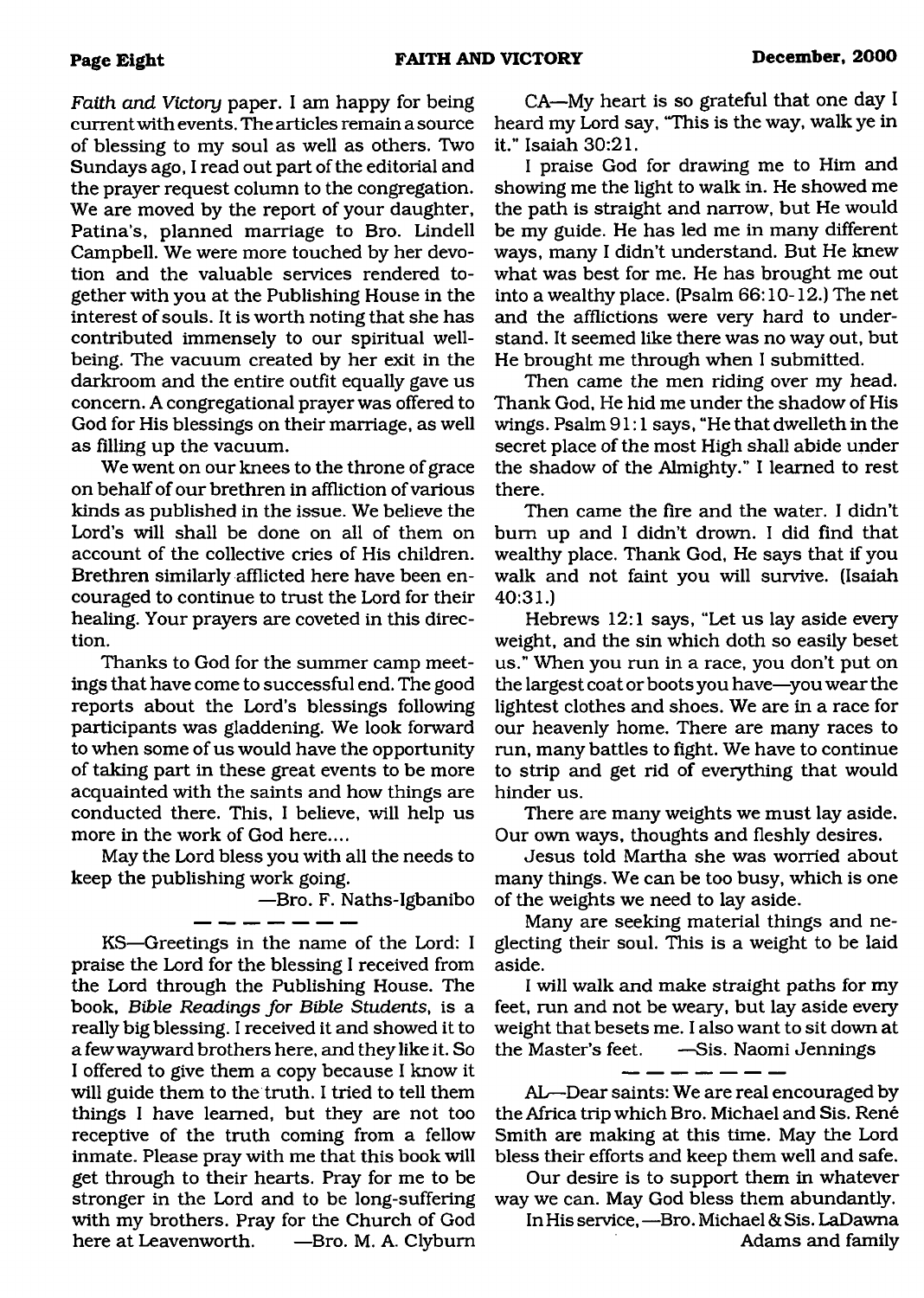# <span id="page-8-0"></span>**MISSIONARY REPORTS**



"My house is full, but my fields are empty.

#### **From India...**

November 13, 2000—Dear Bro. Wayne Murphey: May God bless the efforts of saints everywhere who work for the expansion of the Kingdom of God.

Lord willing, our 36th General Convention will be held during the second week of January, 2001. We need your presence and prayers' for the success of this Convention.

Yours in Him, —Bro. John Varghese

. <u>. . . . .</u> .

#### **From Nigeria...**

October 25, 2000—Dear Bro. Murphey: Greetings to you all through the Redeemer's name who gave His life for us so we can live and walk together with Him.

A quick glance through the editorial gave me mixed feelings—sadness and joy. I was sad to read about some dear ones losing their homes and possessions in a wildfire at Guthrie. However, I join to thank God for offering protection to His beloved ones in view of the enormity of the incident.

It is a real joy to learn about the planned visit of Bro. Michael Smith, currently laboring in Ghana, to travel to Asana in Nigeria, if he secures a visa to allow him entry. More gladdening is his intention to include Port Harcourt in his visit. We shall pray and look forward to God making his proposal come through. We have been expecting such visits and shall be glad to find him in our midst.

The rains will soon give way to a dry season in November. That is when we hope to tear off the old roof to enable us to start the new roof of the church building. It is our earnest prayer for God to enable us to this aspect of the project before the rains again in May. Meanwhile, we are not relenting in our efforts and are doing our best as the Lord provides the means. The inflationary trend is going up still in the country. The earlier this project is completed the better for us. Your continued support will go a long way in realizing our objective.

Yours in Christ, —Bro. F. Naths-Igbanibo

**(Editor's note:** Plans have been made for Bro. Michael Smith to be with the Port Harcourt congregation on December 12. Several of the saints from Port Harcourt are interested in traveling to the convention at Asana which will be held December 14-17.)

**Honduras, C. A., Report**

November 17, 2000—Dear fellow-laborers: A missionary group of eight people returned on November 7, 2000, from Roatan, Honduras, Central America. We departed on October 26 to complete the building of the English school we plan to start there: the first term beginning in February, 2001.

We thank the Lord for protection for all those accompanying us on this trip. They went with a desire to help this missionary effort, and were certainly a blessing while there. Bro. Ted Bock, Girma Moaning and Matthew Gellenbeck, from Oklahoma, and Andrea Meek and Derek Palmer from Loranger, LA, went, along with my wife, Jeanie, and daughter, Andrea, and myself. We can report that the trip was profitable, both in getting a lot of work accomplished and also spiritual blessings. We had some unexpected sickness, but the Lord saw us through.

Two bathrooms were completed and a water system consisting of a 250-gallon water tank and the guttering to catch the rainwater. A septic system was installed, desks were painted, light fixtures installed and electrical work completed.

We were on the island of Roatan for twelve days, in which we completed the above projects, as well as conducted meetings (brother's, sister's, children's meetings and Bible Studies). We always feel these are profitable. One soul was saved, and in some of our visitations we felt that hearts were touched in the village. Many souls in the local congregation sought for spiritual renewal.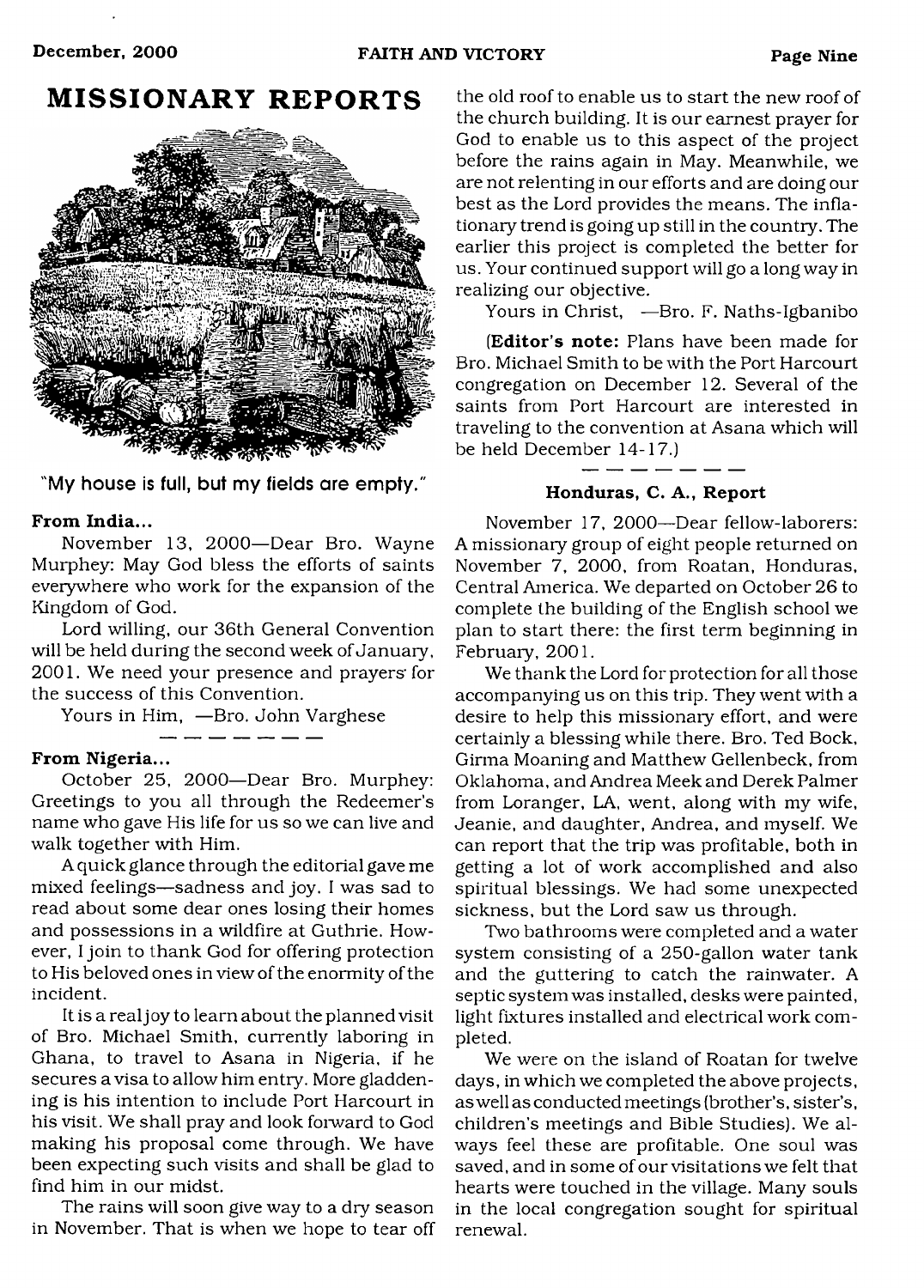The brothers and sisters in the congregation always do their best in making our stay as pleasant as they can. The brethren were a help in the manual labor on the school, the sisters made a united effort to prepare evening meals for us everyday.

The children are anticipating the new school opening in February. Our biggest concern and need at this time is the staffing of the school. Sis. Judy Trapagnier is planning to move into the mission house the first of January to supervise the school. My wife, daughter, and I also plan to go for the first four to six weeks of the school term to get it going. We have no other committed help at the present time. We feel that if we could staff the school with help from the states (either on a 1 to 2 month or longer term commitment) from different people, we could get the school on its feet. We hope that by the following school term some of the local people would be prepared to help in these areas. Presently, there are many who can read, but cannot spell or write English. They, too, need teaching to qualify them for helping. We are offering two night adult classes per week to instruct them. Please pray with us and seek the Lord for commitments in this necessary area. We are looking for the Lord to supply.

We have a projected enrollment of twenty to twenty-five students in the 1-6 grade level, for English, Spelling and Bible classes on a parttime basis. They will continue their Spanish education in the Honduras public school system. They only attend a half day there, so would come the other half day to the English school. We have another fifteen to twenty students wanting to continue their education on a fulltime basis at our English school. They do not continue attending the public school after that time because of the cost involved. The cost for a student to attend our school part time is \$15 per month or \$150 per year per student. A full-time student would cost \$25 per month or \$250 per year.

The economic situation in Honduras at this time is very poor. Many of the men are without employment. We are earnestly praying for the men in the local congregation to be able to find work. One man did secure a job while we were there. Many times the employment is only temporary. Several of the families (who tend to be very large) are suffering.

Because of this, we are aware that financial aid will have to be given to the school there. The saints here have generously supported this missionary effort and the saints there are very grateful. They are an uneducated people and feel unqualified to publicly write a letter to the saints to thank them, but they always extend their thanks. This trip we took a large amount of sheets for the women. This is something that is hard for them to get. They were so grateful and extend their thanks to all of the congregations who helped in this.

The school building is paid for, thanks to you who have given. A good portion of the school supplies and needs are purchased and ready for shipping. There are still a few items needed. We have a few furniture items still to be shipped. The water system will be a full-time service when we return in January, Lord willing. Because of this, we are trying to find a used washing machine to send over there for the convenience of Sis. Judy, and also a used table and chairs. We plan to ship a container with school material and mission house needs, as well as clothing for the congregation to Roatan. This is a boat shipment and hopefully will arrive soon after we go there the last of January. If you would like to contribute to this shipment, or contribute to the cost of the shipping, we would need the supplies in New Orleans by January 1 and the contribution should be sent to the Honduras Missionary Fund here.

A sponsor sheet for the students and the upkeep of Sis. Judy can be obtained from us upon request. We have estimated the cost of Sis. Judy's monthly personal needs to be around \$500 per month. Food is very expensive there.

We really miss Bro. Louis Kimble, who was a vital part of this ministry. He and Sis. Diane were so good to help organize the trips, etc. Due to Sis. Diane's load and burden at this time, we suggest the Honduras correspondence and contributions be sent to this address. We have an account for: Church of God, Honduras Missionary Fund, P. O. Box 157, Green Bank, WV 24944.

If you have any inquiries regarding the Honduras Missionary effort, please feel free to call Bro. Keith Fuller or myself. We will be happy to answer any questions. Bro. Keith and his wife plan to assist the school later in the year, feeling there will be possible needs at that time.

Thank you, again, for your support of this work. Please continue to pray for the work in Honduras. We feel that it is prospering and the congregation maturing. —Bro. Toney Samons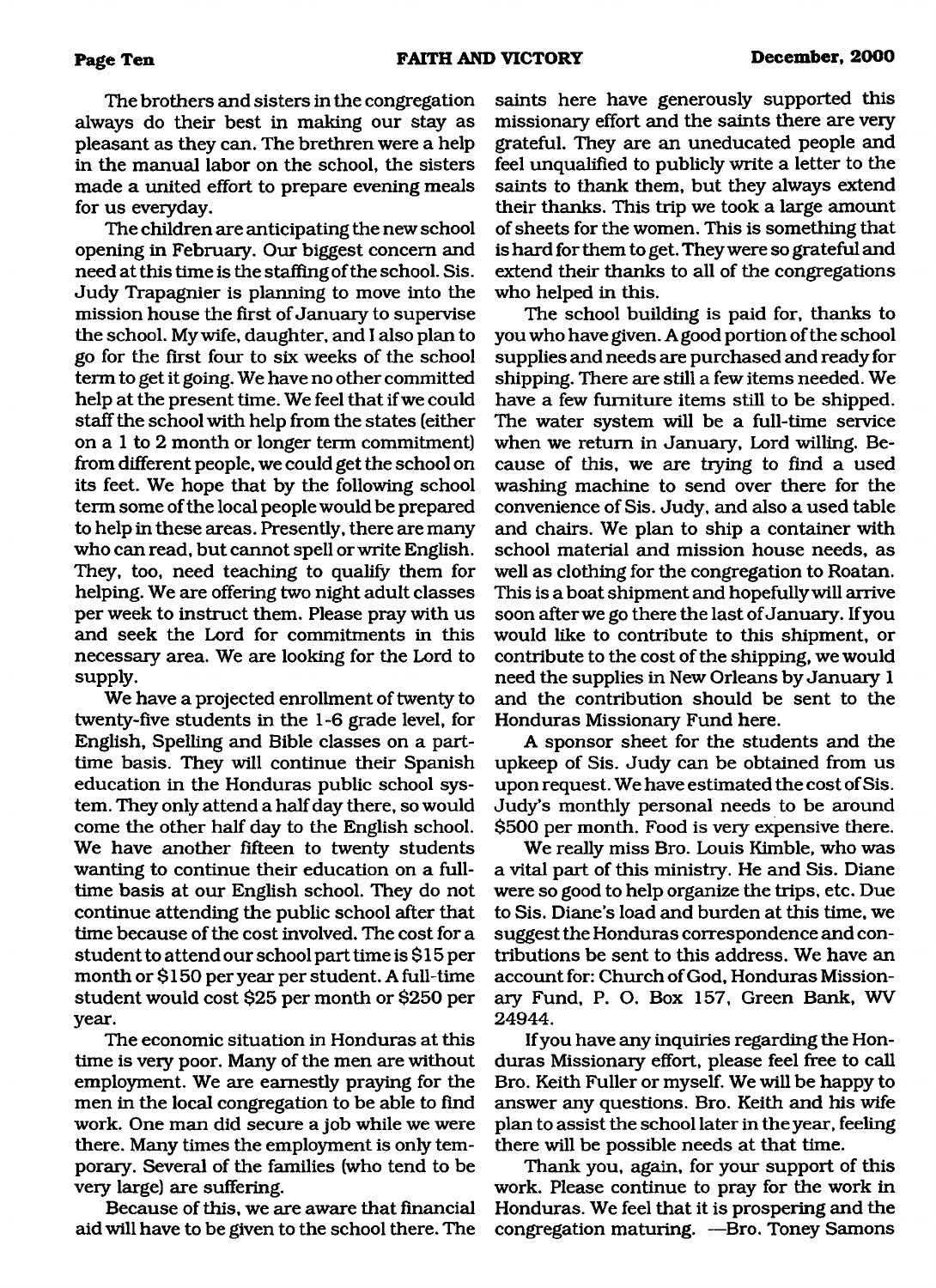

**Larry Dean Eck** was the youngest child bom to Waldo and Beatrice Eck on October 31, 1956, in Enid, OK. He passed from this life at his home on Oct. 25, 2000, at the age of 43 years.

Larry attended schools in Covington, OK, and graduated in 1974. He then entered the Marine Corps in January of 1975. He was honorably discharged, and in 1977 moved to Enid and worked as an electrician.

He met and married Rita Davis in June of 1977. He moved to Muskogee, OK, and then in 1980 to Guthrie, OK, where he worked in the oil fields.

In 1983 Larry was severely injured while working on an oil rig in Mustang, OK. He was hospitalized for six weeks, in which time one leg was amputated.

He later worked as a machinist with his brother, Hurley, in Denver, CO. He was also very adept at mechanic work.

Larry's greatest hobby was playing the guitar and singing gospel songs with his brother, Hurley.

In 1989 he moved to Edmond, OK, and in 1993 married Debra Rice in Oklahoma City, OK. They lived in several different places before his death, at which time he was living in Crescent, OK.

Larry always loved the saints and claimed the Church of God as his church.

He was preceded in death by his father in December, 1977, and his mother in May, 1995.

Survivors include his wife, Debra, of the home; one brother, Hurley, of Edmond, OK; four sisters, Bertha Miles and husband, Vernon, of Guthrie, OK, Bemiece Miles and husband, Carl, of Edmond, OK, Lillie East, of Guthrie, OK and Waneta Creel and husband, Leroy, of Guthrie, OK; a host of aunts, uncles, cousins, nieces and nephews. He will be missed by all.

Graveside services were held by Bros. Wayne Murphey and Leslie Busbee in the Memorial Park Cemetery, Enid, OK. Larry had requested that favorite songs which he had sung and played as a young boy with his family be sung at his funeral. These included, *Life's Railway to Heaven, Rank Stranger* and *Precious Memories.*

**Edward V. Davenport** was bom on August 4, 1921, in Sapulpa, Oklahoma to the union of President and Lessie Davenport. He was called to his reward on October 15, 2000, at the age of 79 years.

In the year of 1923, his parents, with the family journeyed to Southern California where he spent his childhood. He graduated from high school in El Centro, CA., in 1940, after which he joined the CC Camp. After terminating his service in the CC Camp, he found employment in San Diego, CA. Because of an injury on the job, he had to return to his home in Duarte, CA.

While there, his mother encouraged him to attend a cottage prayer meeting in the home of Bro. L. Davey. In the service, the Holy Spirit brought to full fruition its convicting power, and through his obedience, he was gloriously saved; and what a conversion! He never ceased to tell how at the age of 19, he was saved; the results of a praying mother.

In 1945, he served a short term in the United States Army. For a number of years he was the supporter of his elderly parents and younger siblings. For this the Lord rewarded him.

In 1948, he met and married Olive Phillips of Dover, Oklahoma. To this union, four children were bom. He was a faithful, dependable husband, and father; not only a blessing to his immediate family, but to many others. For fourteen years, he assisted his wife with the care of her parents, Brother and Sister Ulysses Phillips. This he did willingly and with love and gentleness, which were some of his virtues.

He was known in the neighborhood as a helping hand, seldom refusing any who asked for help. When the opportunity presented itself, he would pass out tracts. The service of the Lord was his delight. He enjoyed the fellowship of the saints. He left a godly example for others to follow.

He is survived by his wife, Olive, of 52 years; two sons, David of Pasadena, CA, and Philip Davenport of San Bernardino; two daughters, Lois Johnson and husband, Robert, of Rialto, CA, and Sharon Davenport of San Bernardino,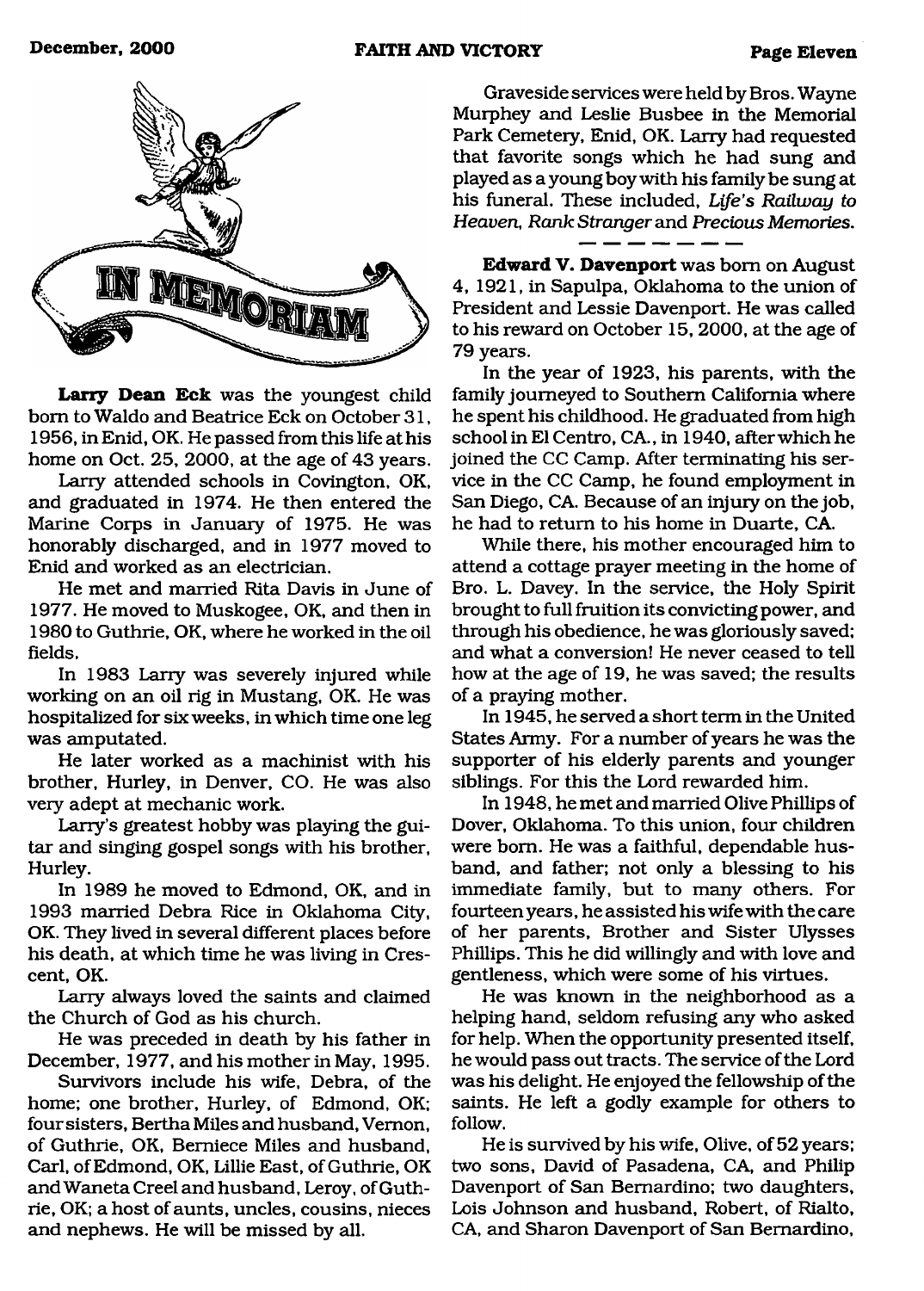CA; 16 grandchildren; one brother, Leonard Davenport of San Bernardino, CA; a sister, Alta L. Hobbs and husband, Calvin, of Rialto, CA; a special niece, raised like a sister, Barbara Jean Hall; also other nieces, nephews, relatives, saints and friends. He will be missed, but we all submit to the will of God.

#### **Thank You**

The family of Edward V. Davenport wishes to thank each and every one for your many acts of kindness shown to them during the loss of their loved one. God bless you.

**Helen Lambright** was born January 24, 1918, in Tishomingo, OK, and passed from this life on November 17, 2000, at the age of 82 years, 9 months and 24 days.

She was united in marriage to William Edward Lambright on August 24, 1940, at Amarillo, TX.

She had been a resident of White Deer, TX, for 30 years. She was a homemaker and a member of the Church of God.

Sis. Lambright believed strongly in God as her heavenly Father and the powerful benefit of prayer and faith in God. She sought to please Him with her life, and to serve Him, and also to serve her fellowman. She loved the service of God and to attend services where the Word of God was upheld and preached, in home services, and also loved and enjoyed larger gatherings of God's people in camp meetings and assembly meetings, including those in Oklahoma and Missouri.

She was preceded in death by her father, Harry Lee Johnson, in 1940; a brother, Junior Deloy Johnson, in 1959; a son, William Edward Lambright, in 1984; her mother, Henryetta Johnson, in 1989; a sister, Velta Korger, in 1991, and a brother, Cecil Johnson, in 1993.

She leaves to cherish her memory her husband, William Edward Lambright, of the home, White Deer, TX; two daughters, Carolyn Ann Henry, Kerns, TX and Linda Faye Jones, Amarillo, TX; three sons, Bill Charles Gibson, Kemp, TX, Harry Lee Lambright, White Deer, TX and James Allen Lambright, Amarillo, TX; 25 grandchildren, 32 great-grandchildren and 1 greatgreat-grandchild, besides many other relatives, saints and friends.

Funeral services were conducted in Pampa, TX, by Bro. Leslie Busbee, and burial was in Memorial Heights Cemetery, Lefors, TX.

**De'Zsanae Ratyse Zsanique Moses Beed,** was bom February 6, 1989, in Bakersfield, CA. With the exception of her last three months in the high desert, she lived her entire life in Bakersfield.

De'Zsanae loved her family and she enjoyed family activities, especially attending church. She looked forward to family night every week and took pleasure in wearing the pretty clothes her mother dressed her in. She came to know the Lord personally when she got saved at the beginning of her eleventh year. After getting saved she rejoiced that she could pray for herself. Her love for God was clearly expressed in her great joy in listening to inspirational songs, and her enthusiasm in attending Vacation Bible School. She exercised great faith during her illness. She asked God for miracles and she was granted them.

She attended Lakeside, Rio Bravo Greely, Christa McAuliffe and Brentwood Elementary Schools. Frequently she received student of the week and student of the month awards. She was a very bright, accomplished student, who loved school and academic challenges.

She was a sincere and gentle person and very thoughtful of others. Her parents appreciated how dependable she was, which is something cherished in an eldest daughter. De'Zsanae loved and admired her siblings and looked up to her eldest brother Donald. Her family near and far were very influenced by her. When asked about her greatest wish, it was to meet some of her family she had never met. This wish was fulfilled a week before she passed.

On Tuesday, October 3, 2000, De'Zsanae left this life to be with God. She is survived by her parents, father, Everett Beed, II, loving mother, Bridget Colette Beed; one older brother, Donald; two younger brothers, Everett and Joshua; two sisters, Porsha and Tahjiana; her dear grandmother, Mildred Thomas; her dear aunts and uncles and a host of other relatives, saints, friends and playmates.

# -------*Gifts from Strangers*

(Continued from page 3.)

cital. Each child made a sweeping bow before sitting down at the baby grand piano to play their piece. I listened with one ear but with the other I heard the lady beside me clicking a peppermint candy against her teeth. It would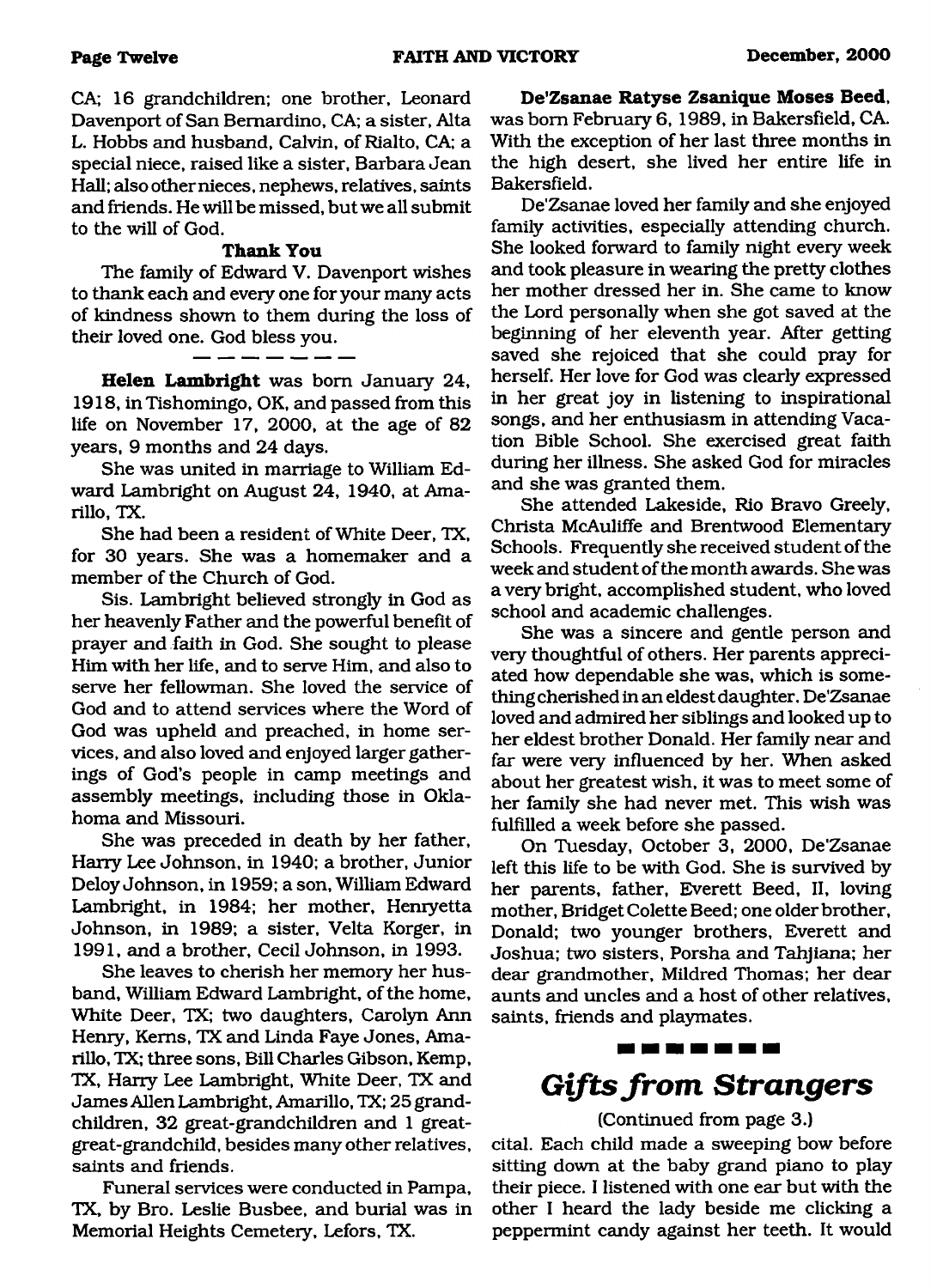have made a better duet if she would have clicked in rythm to "Old MacDonald" or "Mary Had a Little Lamb."

That same day I attended a concert conducted on an organ with over six thousand pipes. The music professor made a sweeping bow before he played resounding music. Behind us, a heavy set man wheezed with every breath he took. He did not snorkle in time to Mozart or Beethoven, which was very disconcerting.

Oh, there is nothing in comparison to the varied sounds we hear if we but listen. Jesus often said, "He that hath ears to hear, let him hear." May I ever listen to the voice of the Holy Spirit within, and may I never be a distraction to His harmonious work. (Psalm 42:8; Ephesians 5:19-21.)

At church one Sunday two little girls fussed over the same coat. One girl hit the other one. Promptly her mother told her to ask forgiveness and the other mother had her daughter to hug her friend. The coat fuss was settled peacefully.

I was glad to see this because I had recently been at a public place where two little boys were fighting over a chair. One boy pushed and hit the other boy. "Don't let him get by with that!" declared the mother of the boy that was hit. "You hit him back, you hear. Don't let people push you around like that!" Her holler caused the other mother to yell at her son and I was ashamed of the mothers more than the two boys.

Problems aren't solved by fighting—they are solved by considering the other first like the Lord Jesus taught us to do. (Mark 12:31.)

As I stepped off the elevator onto the second floor of a senior retirement home, I saw a convoy inching down the hall. From his wheelchair, one man was pushing a lady who was pushing another lady. "Come and join us," he called to a couple of others in wheelchairs. "We can get down this hall together!" He reached out a firm hand to one of them. "Here, you can't go anywhere with your brakes on." He pulled the lever from the big wheel. "There. Now get in front of Mattie and we will push together."

What a beautiful picture they were to watch! And what a wonderful object lesson this generation of several decades taught me that morning. How vital it is for each of us to reach out to others and go up life's way together. May I never forget the smile on their faces when they rolled as one unit down that hall. (Exodus 17:12; Psalm 133:1.)

These are just a handful of the daily gifts the Lord has given me from the strangers in my life. They are glimpses into the lives of people, who like me, are pressed with the cares of everyday living. Be observant and see how many "gifts" God will bring into your life.



<span id="page-12-0"></span>**QUESTION AND ANSWER BY BRO. O STIS B. W ILSON Reprint**

(Continued from last month.)

In I Peter 5:1-3, Peter is exhorting the "Elders" (it is important to note that he also classifies himself as an "Elder" even though he was an "Apostle") and he exhorts them to "feed the flock of God" and take "the oversight thereof." Verse three, "Neither as being lords [not overruling margin] over God's heritage, but being ensamples to the flock." Paul declared in II Corinthians 1:24 that he did not have dominion over their faith, but was a helper of their joy. Some unwise and overruling pastors require things of people which are beyond their faith, light, understanding and experience to which they have attained, and discourage them and crush their spirits. Instead, they should teach them in love and sympathy and set a good example before them of those things to which they desire them to attain. Again in Hebrews 13:17 we read, "Obey them that have the rule over you, and submit yourselves: for they watch for your souls, as they that must give an account,..." Where this text says "Rule over you," the margin says, "Guide." One of the principal ways that a pastor rules over his congregation is in teaching them from God's Word in precept and then showing them how it works by a good example of what he is teaching. These texts all set forth the work of an "Elder" and his responsibilities and duties and also his authority.

It has already been noted that an "Elder" is appointed, qualified and empowered by the Holy Ghost. But a recognition of his call and qualifications for this work which is known as "ordination" is also taught in the Scriptures.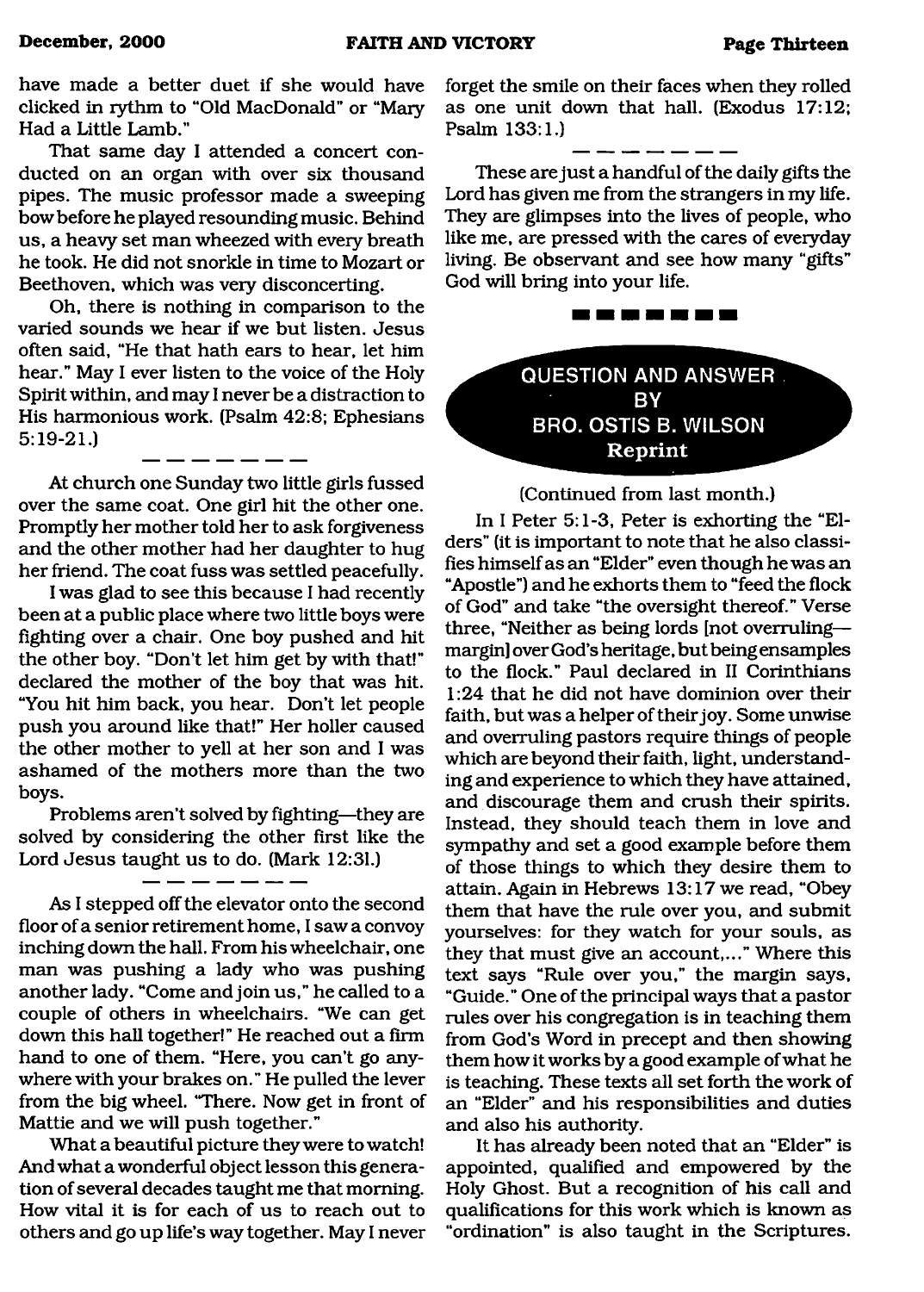This is usually done by the laying on of hands of other ministers. Paul wrote to Titus to "...Ordain elders in every city,..." Titus 1:5. Paul also wrote to Timothy to stir up the gift of God which was in him by the putting on of his hands. (II Timothy 1:6.) I Timothy 4:14 says, "Neglect not the gift that is in thee, which was given thee by prophecy, with the laying on of the hands of the presbytery." In Acts 13:2-3 we read, "As they ministered to the Lord, and fasted, the Holy Ghost said, Separate me Barnabas and Saul for the work whereunto I have called them. And when they had fasted and prayed, and laid their hands on them, they sent them away." Then verse four says, "So they, being sent forth by the Holy Ghost,..." All these texts make it clear that the Holy Ghost is the One who calls, sends, endows with gifts and qualifies "Elders," and also that the Holy Ghost Himself wants the other ministers to recognize what He has done and to signify it by the sign of laying on of their hands. It is certain that any minister can feel freer in the exercise of his ministry and work more effectually when he knows that he has the recognition, support, backing and approval of the other ministers among whom he works and of the saints. For one to successfully fulfill the office of an "Elder" or "Overseer" in a congregation in all its aspects he should be ordained by the laying on of hands of other ordained ministers. He may preach just as well and feed the flock just as well without it, but when it comes to exercising authority and dealing with problems which may arise in the congregation, he will be much more effective and respected in his judgment if he has the recognition and backing of the ministry and the people he is dealing with know it. So I would say that one is a full-fledged "Elder," eligible to fulfill all the aspects of his office, when he is ordained by the laying on of hands of the presbytery.

In the early Church there were two classes of officers—"Elders" and "Deacons." The "Elders" were in charge of the spiritual oversight and operation of the Church, while the "Deacons" were in charge of the temporal affairs of the Church and the administration of its charities, etc.

In the first four verses of the sixth chapter of Acts, we have the introduction of the office of "Deacon" into the Church. In this case a murmuring of the Grecians against the Hebrews because their widows were neglected in the administration of the charities and care of them by the Church was taking place. In other words, they felt they were being discriminated against and that partiality was being shown. It is altogether possible that this was the case, since the Jerusalem Church was predominantly Jewish and they had not yet learned that all men were equal in God's sight and that there was neither Jew nor Greek in the body of Christ. When this murmuring reached the apostles, they called the whole company together and instructed them to choose out from among them seven men filled with the Holy Ghost and wisdom, and they would appoint them over this business, but they would give themselves continually to prayer, and to the ministry of the Word. That was their job and they did not have time to attend to the administration of temporal matters. Verse six says that when these men were chosen and brought to the apostles they prayed and laid their hands on them. These men were ordained to administer in the office of a "Deacon" in that Jerusalem Church.

In the third chapter of I Timothy we have set forth the qualifications of a "Bishop" or "Elder" in the first seven verses. Then verses 8-13 set forth the qualifications of a "Deacon." You will notice there are some strict requirements on the "Deacon" as well as on the "Elder," and some of them are the same. God is very particular about any person who administers in any office in His Church. The deacons were required to be filled with the Holy Ghost the same as the elder was required to be Spirit-filled. All who administer any office in the Church or occupy any position of leadership in the Church are to be Spirit-filled people.

## -------*The Gloaming*

By Henry Frost (Written on reaching seventy years of age.)

A few hours since, the radiant sun was standing High in the heaven, firm-fixed in deepest blue, Sending its beams in infinite expanding Where clouds lay white and great winged eagles flew.

I thought the day would never know declining; All was bright light, and all was vibrant life; My joy rose up to heav'n, where light was shining, And hope displaced all fear of coming strife.

But suddenly long shadows fell a-slanting Upon the path which tiring feet betrod, (Continued on page 16.)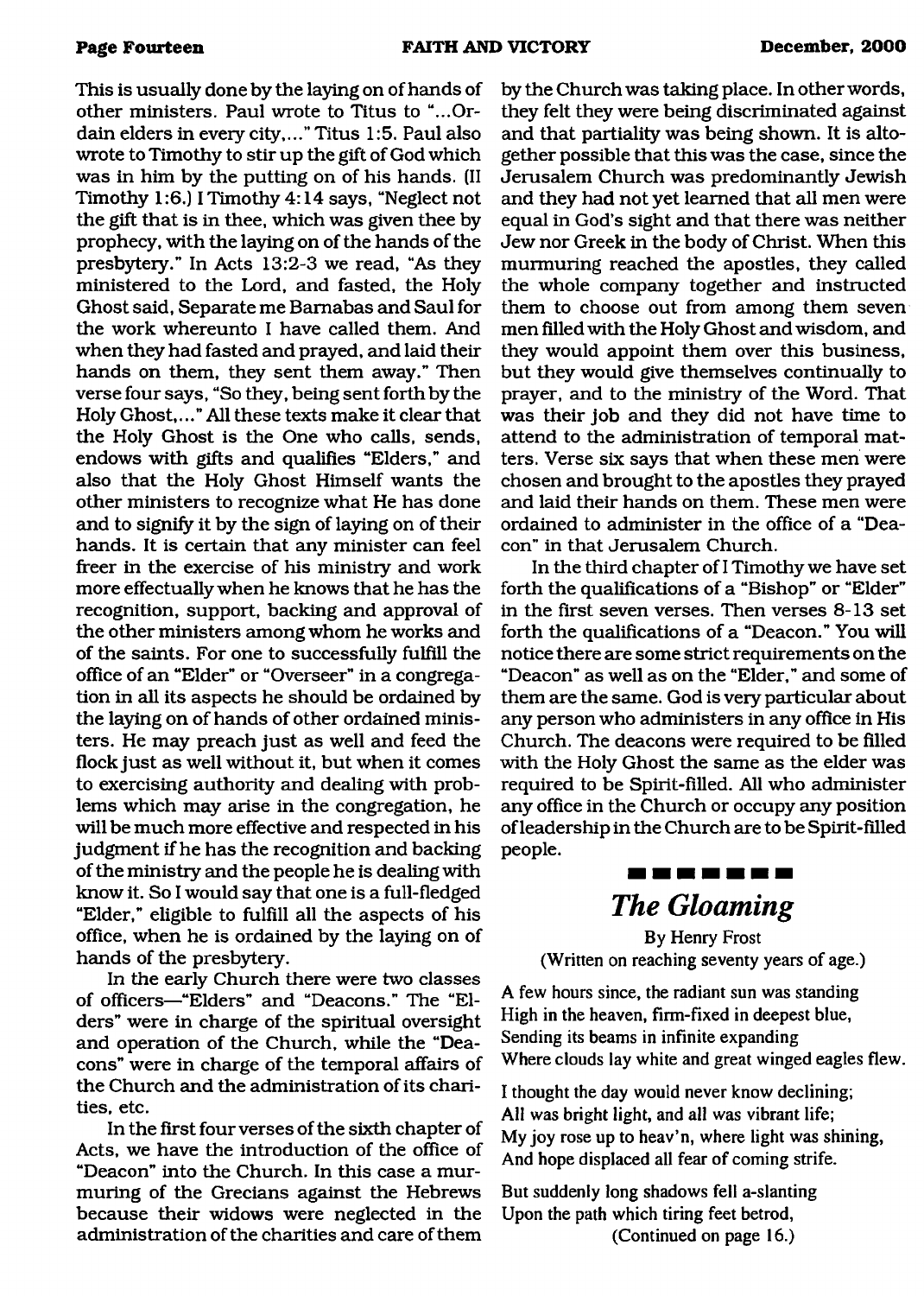### *A PARTIAL LISTING OF BOOKS AVAILABLE*

A Hive of Busy Bees by Effie M. Williams. An excellent book for children. 118pages, bound in a heavy paper cover. Price, \$3.00.

**Adam Clarke's One Volume Commentary** of the Entire Bible 1356 pages. Abridged fron original six-volume work. Actual words of Adam Clarke have not been changed, except in a few instances where a word has been inserted in brackets to complete the sense when taken from the original. Price, \$31.99.

Adventures in the Land of Canaan by R. L. Berry. Instructive allegory of true-to-life experiences in sanctification. 128 pages in heavy paper cover. Price, \$3.00.

**Choice Stories for Children** contains 144 pages of character building stories compiled by Ernest Lloyd, bound in a heavy paper cover. Price, \$6.95.

**Egermeier's Bible Story Book** for children, illustrated with beautiful colored pictures. 576 pages. Cloth binding. Standard Edition, \$19.95.

**Emma Bailey Seeks Truth** by Mabel Hale. True experiences in "Pentecostalism." Paperbound, 24 pages. Price, \$1.00.

**Food for Lambs** by C. E. Orr in English. Excellent for all ages, especially for young Christians. 168 pages in a heavy paper cover. Price, \$4.00.

Foxe's Book of Martyrs is the records compiled by John Foxe of the lives, sufferings and triumphant deaths of Christian martyrs throughout history. Paper binding, 413 pages. Price, \$11.99.

**From Darkness to Light,** 20-page booklet by Bro. Mart Samons. 50¢.

**God's Gracious Dealings** by Fred Pruitt and Lawrence Pruitt. History of this gospel publishing ministry in the past sixty years. 496 pages, including many pictures, in a nice cloth cover. Price, \$8.00.

**How to Live a Holy Life** by C. E. Orr. 112 pages of soul food. Price, \$2.00.

**How to Resist the Devil** by F. J. Perryman. Biblical instruction in heavy paper cover, 48 pages. \$1.50.

**How We Got Our Bible** by E. E. Byrum. 46 pages. \$1.50.

**Instruction of Youth in the Christian Life,** by C. E. Orr. Paper cover, 32 pages. \$1.00.

**Moral Law** by Clifford Wilson. A 317 page book bound in a hard cover, Biblically documenting man's fall into sin and the journey that leads back to holiness before God. Price \$10.00.

**Must We Sin?** by D. S. Warner. 24-page booklet of the supposed conversation between Bro. Light and Bro. Foggy on the sin question. \$ 1.00.

**Parent and Child** by J. W. Byers. 60-page book in a heavy paper cover, recommended for young parents. \$1.50.

Smith's Bible Dictionary, thoroughly revised and up-to-date, 836 pages, clothbound, containing400 illustrations and 18 maps showing the Bible Lands. Price, \$9.97.

**Strong's Exhaustive Concordance of the Entire Bible,** is the only complete concordance of the English Bible. Lists each word in the King James Version, and includes a dictionary of the Hebrew Bible and the Greek New Testament. Price, \$34.99.

**The Battle of Armageddon** by O. B. Wilson. 24 pages, price, \$1.00.

**The King's Daughter**—46 illustrated character classic stories for children and young people, bound in a heavy paper cover. Price, \$6.95.

**The Revelation Explained** by F. G. Smith. Includes two large charts. 464 pages, clothbound. \$10.00.

The Secret of Salvation by E. E. Byrum. Bound in heavy paper, 264 pages. \$5.00.

**The Two Works of Grace** by H. M. Riggle in 1900. Paperbound, 56 pages. Price, \$1.50.

**Trials and Triumphs of Eva Grant** by Effie M. Williams. First published in 1920's. Paperbound, 94 pages. \$2.50.

**What the Bible Teaches** by F. G. Smith. Reprint of original 1914 edition, 576 pages, clothbound. \$10.00.

> **Send all book orders to:** Faith Publishing House P. O. Box 518 Guthrie, OK 73044